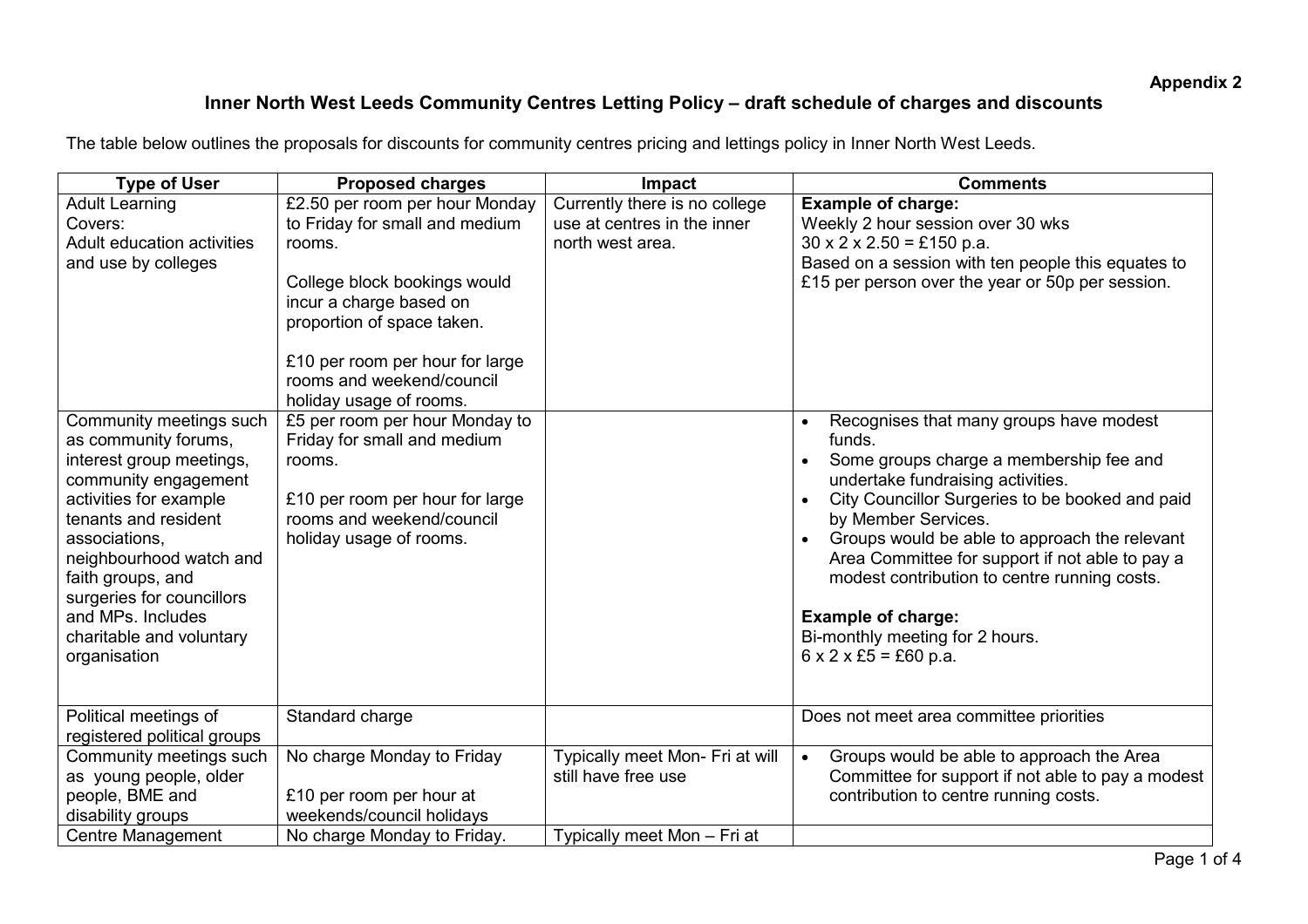| Committees                      |                                                       | present so will still have free                                  |                                                                                                                                                                                                                                                                                            |
|---------------------------------|-------------------------------------------------------|------------------------------------------------------------------|--------------------------------------------------------------------------------------------------------------------------------------------------------------------------------------------------------------------------------------------------------------------------------------------|
|                                 | £10 per room per hour at                              | use.                                                             |                                                                                                                                                                                                                                                                                            |
|                                 | weekends/council holidays.                            |                                                                  |                                                                                                                                                                                                                                                                                            |
| <b>Commercial Use</b>           |                                                       | No commercial business use<br>at present                         | Could look at encouraging commercial<br>$\bullet$<br>businesses to consider using community centres<br>as an operational base - this would therefore<br>generate additional income and be able to be<br>used to subsidise lettings further. Community<br>activities take priority however. |
| <b>Council Departments/</b>     | Standard charges                                      | Existing council department                                      | Not clearly included in current policies.<br>$\bullet$                                                                                                                                                                                                                                     |
| other statutory agencies        |                                                       | use is mainly by Leeds City<br><b>Council Youth Services who</b> | Area Management Team would be charged<br>$\bullet$                                                                                                                                                                                                                                         |
| Covers:                         |                                                       | use as an operational office                                     |                                                                                                                                                                                                                                                                                            |
| Delivery of council             |                                                       | base. A service charge will be                                   |                                                                                                                                                                                                                                                                                            |
| services not covered in         |                                                       | apportioned based on square                                      |                                                                                                                                                                                                                                                                                            |
| other categories of use.        |                                                       | metre use.                                                       |                                                                                                                                                                                                                                                                                            |
| Examples:                       |                                                       | There is currently a charge for                                  |                                                                                                                                                                                                                                                                                            |
| Polling Stations, ALMO          |                                                       | polling station use - this                                       |                                                                                                                                                                                                                                                                                            |
| use, Children Leeds<br>services |                                                       | would be apportioned at a flat<br>rate of £60.                   |                                                                                                                                                                                                                                                                                            |
|                                 |                                                       |                                                                  |                                                                                                                                                                                                                                                                                            |
| Lifestyle and leisure           |                                                       | Currently most of these                                          | <b>Example of Charge:</b>                                                                                                                                                                                                                                                                  |
| groups                          |                                                       | groups are not charged.                                          | Weekly 2 hour session over 50 weeks in a small                                                                                                                                                                                                                                             |
| Examples: dance clubs,          |                                                       |                                                                  | room.<br>$50 \times 2 \times 10.00@50\% = £500 p.a.$                                                                                                                                                                                                                                       |
| games clubs, diet and           |                                                       |                                                                  | Based on a session with 10 people this equates to                                                                                                                                                                                                                                          |
| fitness where users pay a       |                                                       |                                                                  | £50 per person over the year or £1 per session.                                                                                                                                                                                                                                            |
| charge for the session to       | No charge                                             |                                                                  |                                                                                                                                                                                                                                                                                            |
| cover costs to run activity     |                                                       |                                                                  |                                                                                                                                                                                                                                                                                            |
| If group is found to be         |                                                       | Standard charges are                                             |                                                                                                                                                                                                                                                                                            |
| making a profit                 | Standard charge                                       | competitive with non-council                                     |                                                                                                                                                                                                                                                                                            |
|                                 |                                                       | providers.                                                       |                                                                                                                                                                                                                                                                                            |
| Where activity is free          | No charge Monday to Friday                            |                                                                  |                                                                                                                                                                                                                                                                                            |
| Note: 0-19 activities and       | £10 per room per hour at<br>weekends/council holidays | Activities for younger people<br>and older people are not        |                                                                                                                                                                                                                                                                                            |
| older peoples' groups           |                                                       | affected by these charges -                                      |                                                                                                                                                                                                                                                                                            |
| $(60+)$ are covered by          |                                                       | reflecting corporate priorities.                                 |                                                                                                                                                                                                                                                                                            |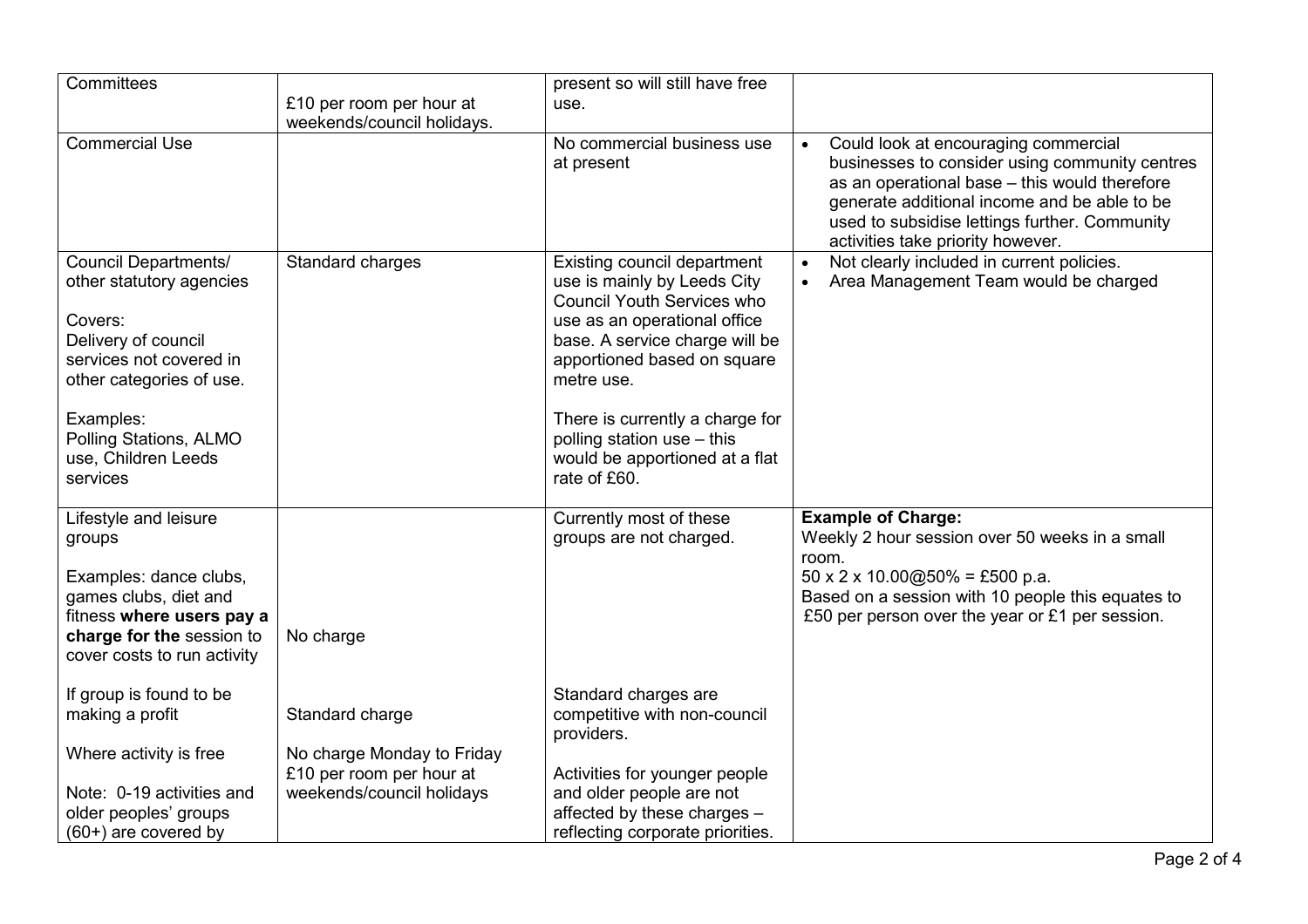| separate categories.                                                                                               |                                                                                        |                                                                                      |                                                                                                                                                                                                                                             |
|--------------------------------------------------------------------------------------------------------------------|----------------------------------------------------------------------------------------|--------------------------------------------------------------------------------------|---------------------------------------------------------------------------------------------------------------------------------------------------------------------------------------------------------------------------------------------|
| Older Peoples' groups<br>$(60+)$<br>Examples: luncheon clubs,<br>games sessions                                    | No charge Monday to Friday.<br>£10 per room per hour at<br>weekends/council holidays.  | Currently most of these<br>groups are not charged.                                   | These arrangements would also apply to<br>intergenerational activities which bring young<br>(0-18) and old people (60+) together.<br>Games activities involving prize giving - e.g.<br>$\bullet$<br>Bingo - will need appropriate licences. |
|                                                                                                                    |                                                                                        |                                                                                      |                                                                                                                                                                                                                                             |
| Older Peoples' groups<br>(60) where users pay a<br>charge for the session to<br>cover costs to run the<br>activity | No charge                                                                              | As above. It is unclear how<br>many groups charge a fee for<br>the activity          |                                                                                                                                                                                                                                             |
| If group is found to be<br>making a profit                                                                         | £2.50 per room per hour Monday<br>to Friday for small and medium<br>rooms.             |                                                                                      |                                                                                                                                                                                                                                             |
|                                                                                                                    | £10 per room per hour for large<br>rooms and weekend/council<br>holiday usage of rooms |                                                                                      |                                                                                                                                                                                                                                             |
| Performances &<br>rehearsals                                                                                       | Performances charged at the<br>hourly room rate.                                       |                                                                                      | Same as current policy.                                                                                                                                                                                                                     |
| Covers:<br>Amateur productions by<br>community and voluntary<br>organisations.                                     | Rehearsals charged at 50% of<br>the hourly room rate.                                  |                                                                                      |                                                                                                                                                                                                                                             |
| <b>Private functions</b>                                                                                           | Fixed rate for weddings of £650<br>per booking to cover all costs.                     | Parties, fashion shows,<br>weddings etc will generally                               | For parties etcadditional charges will be incurred<br>as appropriate based on costs of any extra services                                                                                                                                   |
| Covers:<br>Weddings, Funerals,<br><b>Parties</b>                                                                   | Standard charges for room hire<br>for other functions.                                 | pay more as costs will seek to<br>cover the full costs of services<br>provided.      | needed for the function – security, caretaking and<br>cleaning.                                                                                                                                                                             |
| Young people - Under 19.<br>Where users pay a<br>charge for the session to                                         | No charge                                                                              | Currently unclear how many<br>groups who are not charged<br>for room hire charge are | Wide variations in pricing at present.<br><b>Example of charge:</b><br>Mon- Fri sessions for 2 hours over 30 weeks.                                                                                                                         |